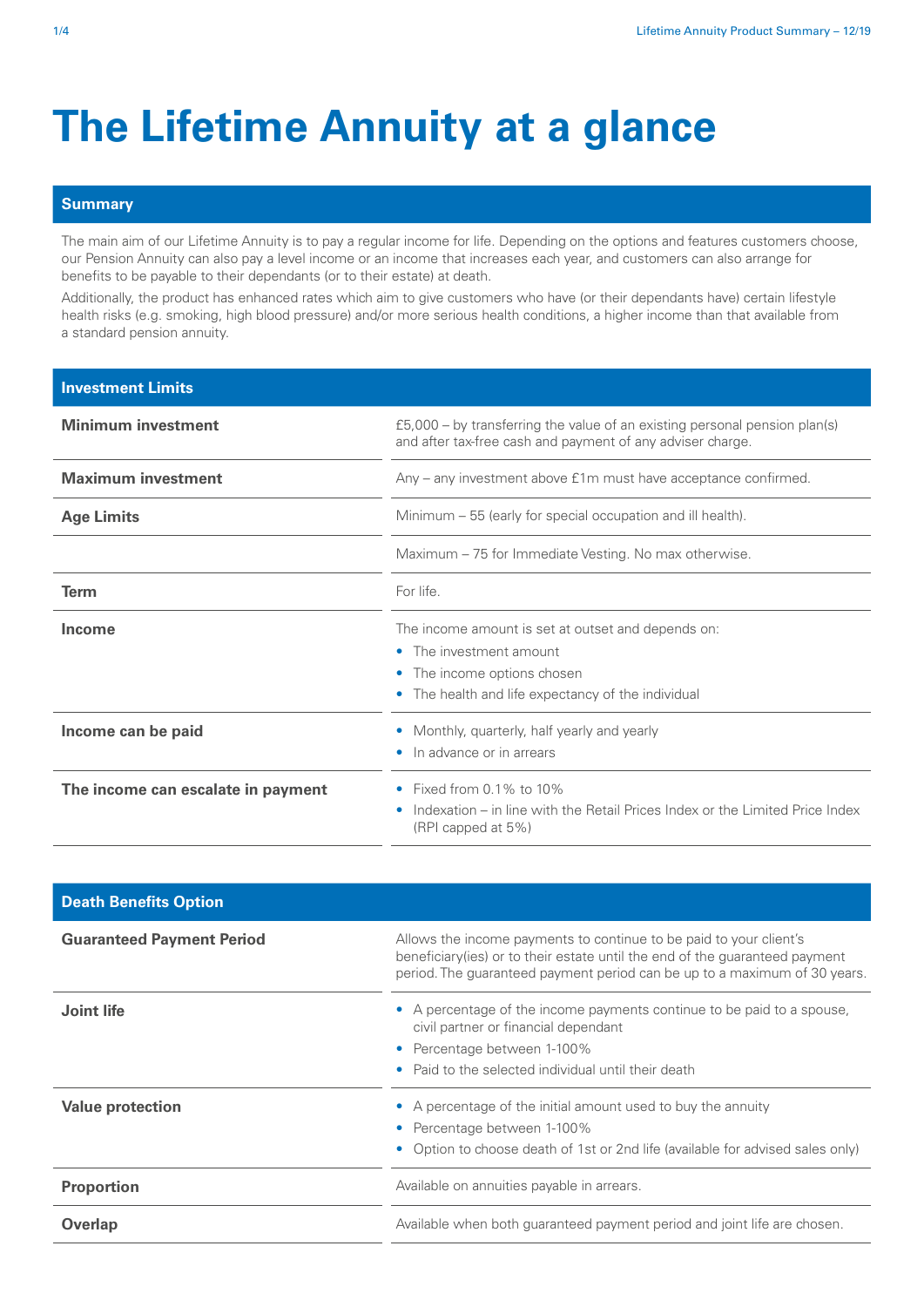**No death benefits** When no death benefits are selected, no further income payments will be paid following the death of your client. Choosing no death benefits will increase the amount of the income payments.

| <b>Agent remuneration</b> |                                                                                                                                                                                   |
|---------------------------|-----------------------------------------------------------------------------------------------------------------------------------------------------------------------------------|
| <b>Adviser charge</b>     | The amount to be paid can be stated as a percentage or pounds amount of:<br>• The tax-free cash sum<br>• The amount after the tax-free cash has been taken off                    |
| <b>Commission</b>         | • A combination of both<br>Commission is only available where a personal recommendation has not<br>been given. Please see our 'Commission Schedule' for further details – this is |
|                           | available on the Adviser Centre.                                                                                                                                                  |

| <b>Target Market</b><br><b>Potential Eligibility</b><br><b>Policy Holder Attribute</b><br><b>Age/stage of life</b><br>$55+$<br>Any age that qualifies as an early<br>retirement age due to health or a protected<br>Customers most commonly in the age<br>retirement age.<br>range of 55-70.<br>Gender<br>Equally suitable for males and females.<br>As per opposite.<br>Low. May have built up a pension<br>Must be able to understand the terms<br><b>Financial expertise</b><br>fund over a long period with minimal<br>of the Pension Annuity.<br>monitoring or ongoing changes.<br>Would understand the basics of holding<br>a current account and a savings account.<br>Must be able to understand the terms<br>of the Pension Annuity.<br><b>Length of investment</b><br>Must be looking for an income that will<br>Must be looking for an income that will last<br>last for the rest of their life.<br>for the rest of their life.<br>Must not be looking for a fixed term plan.<br>Must not be looking for a fixed term plan.<br>Does not want the value of their<br>Does not want the value of their<br>Likely attitude to/capacity for risk<br>investment to fluctuate. Wants set returns<br>investment to fluctuate. Wants set returns<br>to be able to budget in advance.<br>to be able to budget in advance.<br>Must be aware of inflation risk on fixed<br>Must be aware of inflation risk on fixed<br>level of income.<br>level of income.<br>Clients must know that a pension annuity<br>Clients must know that a pension annuity<br>is non-transferrable and that no amends<br>is non-transferrable and that no amends<br>to features can be made unless cancelled<br>to features can be made unless cancelled<br>within the cooling off period.<br>within the cooling off period. | <b>Target clients and potentially suitable clients</b> |                                     |                                     |
|------------------------------------------------------------------------------------------------------------------------------------------------------------------------------------------------------------------------------------------------------------------------------------------------------------------------------------------------------------------------------------------------------------------------------------------------------------------------------------------------------------------------------------------------------------------------------------------------------------------------------------------------------------------------------------------------------------------------------------------------------------------------------------------------------------------------------------------------------------------------------------------------------------------------------------------------------------------------------------------------------------------------------------------------------------------------------------------------------------------------------------------------------------------------------------------------------------------------------------------------------------------------------------------------------------------------------------------------------------------------------------------------------------------------------------------------------------------------------------------------------------------------------------------------------------------------------------------------------------------------------------------------------------------------------------------------------------------------------------------------------------------------------------------------------|--------------------------------------------------------|-------------------------------------|-------------------------------------|
|                                                                                                                                                                                                                                                                                                                                                                                                                                                                                                                                                                                                                                                                                                                                                                                                                                                                                                                                                                                                                                                                                                                                                                                                                                                                                                                                                                                                                                                                                                                                                                                                                                                                                                                                                                                                      |                                                        |                                     |                                     |
|                                                                                                                                                                                                                                                                                                                                                                                                                                                                                                                                                                                                                                                                                                                                                                                                                                                                                                                                                                                                                                                                                                                                                                                                                                                                                                                                                                                                                                                                                                                                                                                                                                                                                                                                                                                                      |                                                        |                                     |                                     |
|                                                                                                                                                                                                                                                                                                                                                                                                                                                                                                                                                                                                                                                                                                                                                                                                                                                                                                                                                                                                                                                                                                                                                                                                                                                                                                                                                                                                                                                                                                                                                                                                                                                                                                                                                                                                      |                                                        |                                     |                                     |
|                                                                                                                                                                                                                                                                                                                                                                                                                                                                                                                                                                                                                                                                                                                                                                                                                                                                                                                                                                                                                                                                                                                                                                                                                                                                                                                                                                                                                                                                                                                                                                                                                                                                                                                                                                                                      |                                                        |                                     |                                     |
|                                                                                                                                                                                                                                                                                                                                                                                                                                                                                                                                                                                                                                                                                                                                                                                                                                                                                                                                                                                                                                                                                                                                                                                                                                                                                                                                                                                                                                                                                                                                                                                                                                                                                                                                                                                                      |                                                        |                                     |                                     |
|                                                                                                                                                                                                                                                                                                                                                                                                                                                                                                                                                                                                                                                                                                                                                                                                                                                                                                                                                                                                                                                                                                                                                                                                                                                                                                                                                                                                                                                                                                                                                                                                                                                                                                                                                                                                      |                                                        |                                     |                                     |
|                                                                                                                                                                                                                                                                                                                                                                                                                                                                                                                                                                                                                                                                                                                                                                                                                                                                                                                                                                                                                                                                                                                                                                                                                                                                                                                                                                                                                                                                                                                                                                                                                                                                                                                                                                                                      |                                                        |                                     |                                     |
|                                                                                                                                                                                                                                                                                                                                                                                                                                                                                                                                                                                                                                                                                                                                                                                                                                                                                                                                                                                                                                                                                                                                                                                                                                                                                                                                                                                                                                                                                                                                                                                                                                                                                                                                                                                                      |                                                        |                                     |                                     |
|                                                                                                                                                                                                                                                                                                                                                                                                                                                                                                                                                                                                                                                                                                                                                                                                                                                                                                                                                                                                                                                                                                                                                                                                                                                                                                                                                                                                                                                                                                                                                                                                                                                                                                                                                                                                      |                                                        |                                     |                                     |
|                                                                                                                                                                                                                                                                                                                                                                                                                                                                                                                                                                                                                                                                                                                                                                                                                                                                                                                                                                                                                                                                                                                                                                                                                                                                                                                                                                                                                                                                                                                                                                                                                                                                                                                                                                                                      |                                                        |                                     |                                     |
| health may be able to benefit from an<br>health may be able to benefit from an<br>enhanced rate.<br>enhanced rate.                                                                                                                                                                                                                                                                                                                                                                                                                                                                                                                                                                                                                                                                                                                                                                                                                                                                                                                                                                                                                                                                                                                                                                                                                                                                                                                                                                                                                                                                                                                                                                                                                                                                                   | <b>Health</b>                                          | All health statuses. Those with ill | All health statuses. Those with ill |
| <b>Tax status</b><br>All tax statuses.<br>All tax statuses.                                                                                                                                                                                                                                                                                                                                                                                                                                                                                                                                                                                                                                                                                                                                                                                                                                                                                                                                                                                                                                                                                                                                                                                                                                                                                                                                                                                                                                                                                                                                                                                                                                                                                                                                          |                                                        |                                     |                                     |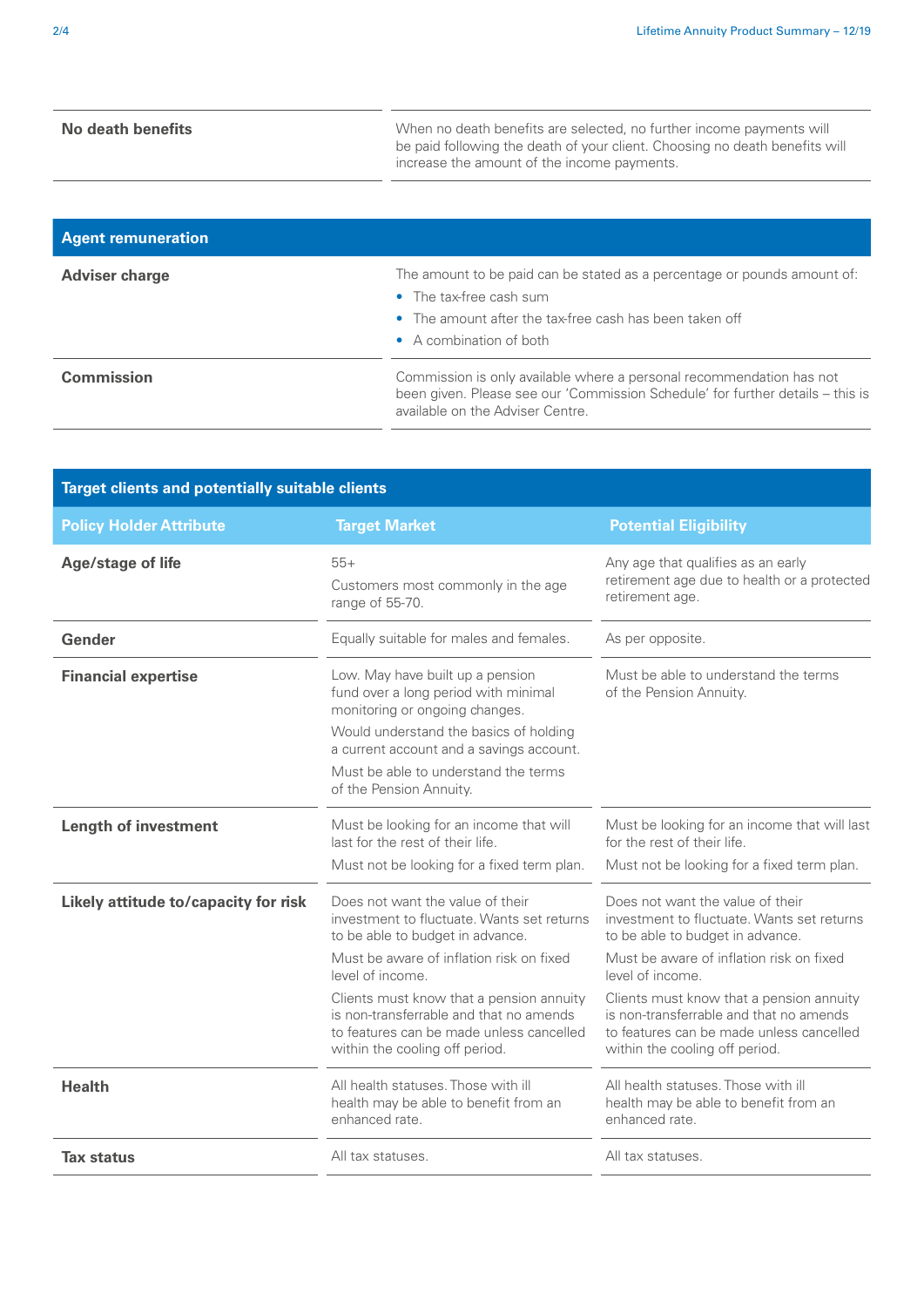| <b>Other financial products held</b> | Current account<br>Savings account<br>Cash ISA                                                                                                                                                                                                                               | None, although likely to have a<br>bank account.<br>Also may be suitable to hold as part<br>of a wider portfolio of investments.                                                                                                                                                                                                                                                                                                                                                                                              |
|--------------------------------------|------------------------------------------------------------------------------------------------------------------------------------------------------------------------------------------------------------------------------------------------------------------------------|-------------------------------------------------------------------------------------------------------------------------------------------------------------------------------------------------------------------------------------------------------------------------------------------------------------------------------------------------------------------------------------------------------------------------------------------------------------------------------------------------------------------------------|
| Income/wealth                        | Majority likely to have pension pots<br>in the range typically £10k-£250k.<br>(Those with higher pot sizes/wealth and<br>a higher risk appetite are likely to find<br>drawdown appealing).<br>Likely that the sum has been built up over<br>a long period in a pension fund. | Majority likely to have pension pots in<br>the range typically £10k-£250k. (Those<br>with higher pot sizes/wealth and a<br>higher risk appetite are likely to find<br>drawdown appealing).<br>Likely that the sum has been built up over<br>a long period in a pension fund.                                                                                                                                                                                                                                                  |
| Investment/protection aims           | Guaranteed income.                                                                                                                                                                                                                                                           | Guaranteed income.                                                                                                                                                                                                                                                                                                                                                                                                                                                                                                            |
| <b>FRESCO</b> segments               | Road to Retirement<br>Asset Rich Greys                                                                                                                                                                                                                                       | Road to Retirement<br>Asset Rich Greys<br>Plus sub-segments within the following:<br>• Low Income Elderly<br>Mid-life Social Renters<br>$\bullet$<br><b>Older Working Families</b><br>High Income Professionals<br>The client segments we used are the<br>ones used by the FRESCO segmentation<br>tool. This describes people in terms of<br>their product holdings and demographics<br>as well as attitudes to financial services.<br>If you would like more information about<br>FRESCO segments please go to<br>caci.co.uk |

| <b>Unsuitable customers</b>          |                                                                                                                                              |
|--------------------------------------|----------------------------------------------------------------------------------------------------------------------------------------------|
| <b>Policy Holder Attribute</b>       | Description of why product may be unsuitable for<br>some customers                                                                           |
| <b>Age/Stage of life</b>             | Under age 55 (apart from where the client has a protected lower<br>retirement age or they are retiring on the grounds of ill health).        |
| Gender                               | N/A                                                                                                                                          |
| <b>Financial expertise</b>           | Clients who do not understand the product.                                                                                                   |
| <b>Length of investment</b>          | Clients who are not looking for a guaranteed lifetime income.                                                                                |
| Likely attitude to/capacity for risk | Clients looking for higher returns through taking higher risks.<br>Clients who want to flexibly access their pension pot.                    |
| <b>Health</b>                        | N/A                                                                                                                                          |
| <b>Tax Status</b>                    | Nil rate tax payers if they can withdraw their pension fund within their<br>personal allowance and are looking to spend over the short term. |
| <b>Other financial products held</b> | N/A                                                                                                                                          |
| Income/Wealth                        | Clients that do not have at least £5,000 to invest.                                                                                          |
|                                      |                                                                                                                                              |